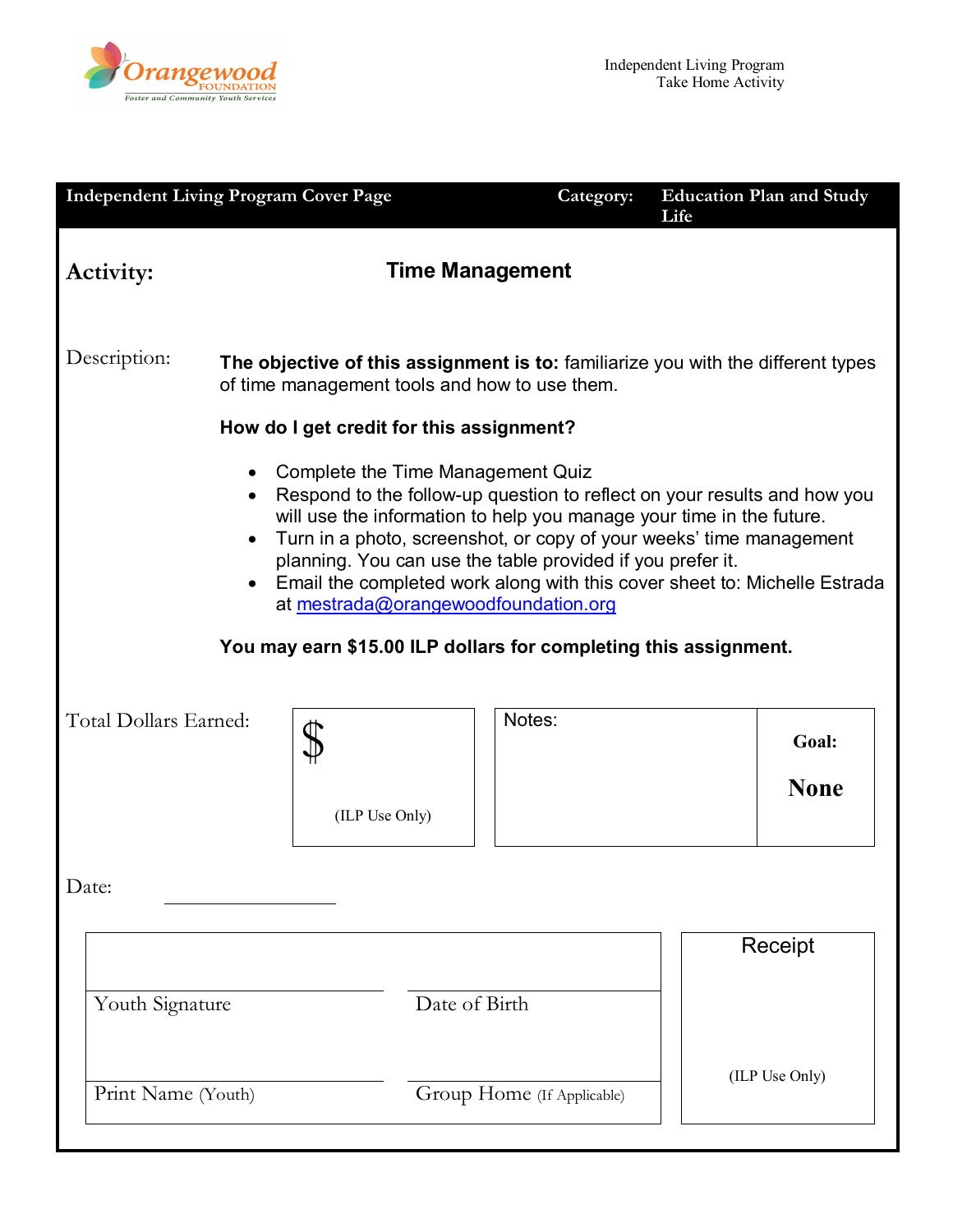

# **Time Management**

#### **Why is time management important?**

It is essential to manage your time to complete the tasks you are responsible for (school, chores, work, social engagements, etc.) on time and productively. When you learn to manage your time well, you can have more time to do the things you enjoy, like spending time with family and friends while also having the satisfaction of doing an excellent job at work or school. People can count on you to complete your tasks on time, and you can reduce the burnout of procrastination on yourself.

## **TO COMPLETE**

## **1. Complete Time Management Quiz (Link Below)**

This quiz can help you figure out how organized you might or might not be with your time now. It is always good to know where you can improve so you can actively change your habits.

[https://www.mindtools.com/pages/article/newHTE\\_88.htm](https://www.mindtools.com/pages/article/newHTE_88.htm)

#### **Answer the following questions based on your results.**

What category did you rate the highest, and what are you doing in this area to be successful?

**\_\_\_\_\_\_\_\_\_\_\_\_\_\_\_\_\_\_\_\_\_\_\_\_\_\_\_\_\_\_\_\_\_\_\_\_\_\_\_\_\_\_\_\_\_\_\_\_\_\_\_\_\_\_\_\_\_\_\_\_\_\_\_\_\_\_\_\_\_\_\_\_\_.**

**\_\_\_\_\_\_\_\_\_\_\_\_\_\_\_\_\_\_\_\_\_\_\_\_\_\_\_\_\_\_\_\_\_\_\_\_\_\_\_\_\_\_\_\_\_\_\_\_\_\_\_\_\_\_\_\_\_\_\_\_\_\_\_\_\_\_\_\_\_\_\_\_\_.**

What category did you rate the lowest, and how can you improve in this area?

#### **2. Find the best method for you to plan/organize time**

The great thing about technology is that it has provided so many new options for people to track their time: phone planners, reminder lists, notes, calendars, or simply a conventional yearly paper planner. Whatever your preferred way of planning for upcoming events, homework, quizzes, projects, etc., there is an option out there for you. For this assignment, please complete one of the following:

- Turn in a photo, screenshot of your phone calendar, to-do list etc. of your weeks' time management planning.
- You can use the table provided if you prefer it.